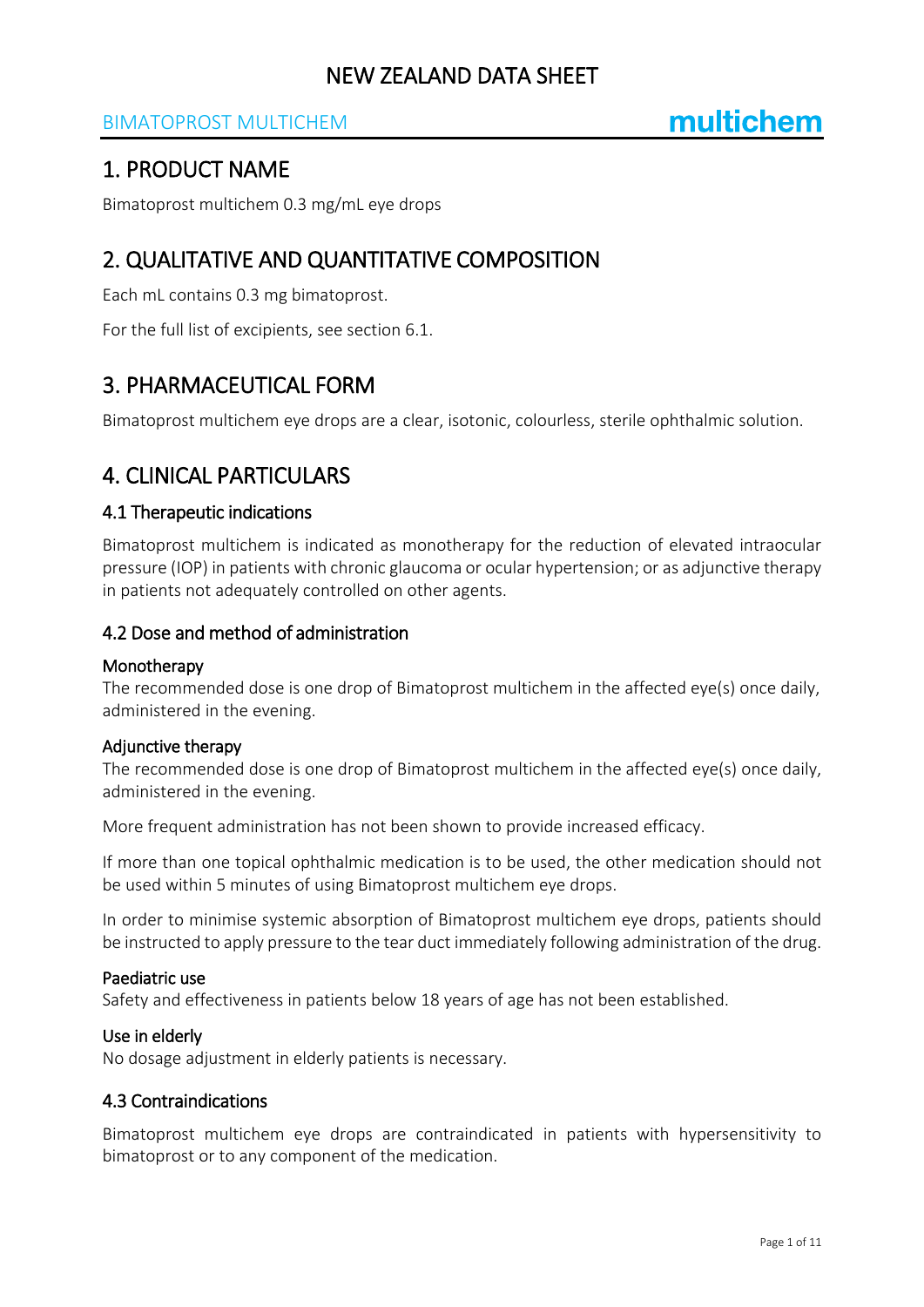### BIMATOPROST MULTICHEM

#### 4.4 Special warnings and precautions for use

#### General

Bimatoprost multichem eye drops have not been studied in patients with heart block more severe than first degree or uncontrolled congestive heart failure. There have been a limited number of spontaneous reports of bradycardia or hypotension with bimatoprost eye drops. Bimatoprost multichem should be used with caution in patients predisposed to low heart rate or low blood pressure.

Bimatoprost multichem has not been studied in patients with compromised respiratory function and should therefore be used with caution in such patients. In clinical studies, in those patients with a history of a compromised respiratory function, no significant untoward respiratory effects have been seen.

Bimatoprost multichem has not been studied in patients with renal or hepatic impairment and should therefore be used with caution in such patients.

Before treatment is initiated, patients should be informed of the possibility of prostaglandin analogue periorbitopathy (PAP) and increased iris pigmentation, since these have been observed during treatment with bimatoprost. Some of these changes may be permanent and may lead to impaired field of vision and differences in appearance between the eyes when only one eye is treated (see section 4.8).

There is the potential for hair growth to occur in areas where Bimatoprost multichem solution comes repeatedly in contact with the skin surface. Thus, it is important to apply Bimatoprost multichem as instructed and to avoid it running onto the cheek or other skin areas.

In bimatoprost studies in patients with glaucoma or ocular hypertension, it has been shown that more frequent exposure of the eye to more than one dose of bimatoprost daily may decrease the IOP-lowering effect. Patients using bimatoprost with other prostaglandin analogues should be monitored for changes to their intraocular pressure.

Bimatoprost multichem should be used with caution in patients with active intraocular inflammations (e.g. uveitis) because the inflammation may be exacerbated.

Macular oedema, including cystoid macular oedema, has been reported during treatment with bimatoprost 0.03% ophthalmic solution for elevated IOP. Bimatoprost multichem should be used with caution in aphakic patients, in pseudophakic patients with a torn posterior lens capsule, or in patients with known risk factors for macular oedema (e.g. intraocular surgery, retinal vein occlusions, ocular inflammatory disease and diabetic retinopathy).

Bimatoprost multichem has not been studied in patients with inflammatory ocular conditions, neovascular, inflammatory, angle-closure glaucoma, congenital glaucoma or narrow-angle glaucoma.

#### Information for patients

Bimatoprost multichem eye drops contain the preservative benzalkonium chloride, which may be absorbed by and cause discolouration of soft contact lenses. Patients wearing soft (hydrophilic) contact lenses should remove them prior to instillation of Bimatoprost multichem and wait at least 15 minutes following administration before reinserting soft lenses. Bimatoprost multichem should not be administered while wearing contact lenses.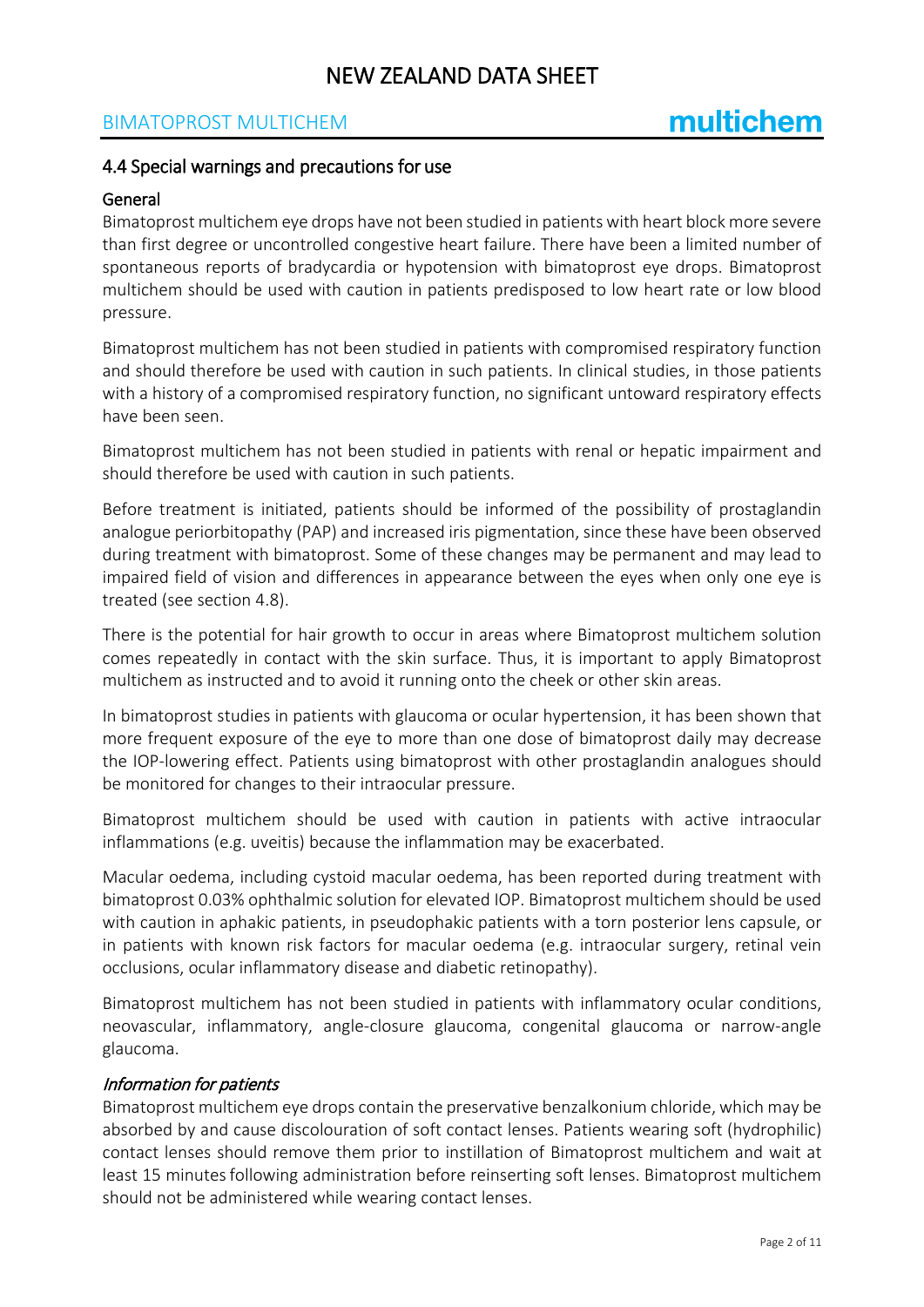### BIMATOPROST MULTICHEM

The tip of the bottle should not be allowed to contact the eye, surrounding structures, fingers or any other surface in order to avoid eye injury and contamination of the solution.

There have been reports of bacterial keratitis associated with the use of multidose containers of topical ophthalmic products. These containers had been inadvertently contaminated by patients who, in most cases, had a concurrent ocular disease. Patients with a disruption of the ocular epithelial surface are at greater risk of developing bacterial keratitis.

#### 4.5 Interaction with other medicines and other forms of interaction

No interaction studies have been performed.

No drug-drug interactions are anticipated in humans since systemic concentrations of bimatoprost are extremely low (less than 0.2 ng/mL) following ocular dosing. No effects on hepatic drug metabolising enzymes were observed in pre-clinical studies. Therefore, specific interaction studies with other medicinal products have not been performed with Bimatoprost multichem.

In clinical studies, bimatoprost was used concomitantly with a number of different ophthalmic beta-blocking agents without evidence of drug interactions.

Concomitant use of bimatoprost and antiglaucoma agents other than topical beta-blockers has not been evaluated during adjunctive glaucoma therapy.

There is a potential for the IOP-lowering effect of prostaglandin analogues to be reduced in patients with glaucoma or ocular hypertension when used with other prostaglandin analogues.

#### 4.6 Fertility, pregnancy and lactation

Fertility

See section 5.3.

#### Pregnancy (Category B3)

There are no adequate and well-controlled studies in pregnant women. Bimatoprost multichem should not be used during pregnancy unless clearly necessary.

See section 5.3 for additional information.

#### Lactation

There are no data on the excretion of bimatoprost into human milk or on the safety of bimatoprost exposure in infants. Because many drugs are excreted in human milk, nursing women who use Bimatoprost multichem should stop breast feeding.

See section 5.3 for additional information.

#### 4.7 Effects on ability to drive and use machines

Based on the pharmacodynamic profile, Bimatoprost multichem is not expected to affect the ability to drive and use machines. As with any ocular medication, if transient blurred vision occurs at instillation, the patient should wait until the vision clears before driving or using machinery.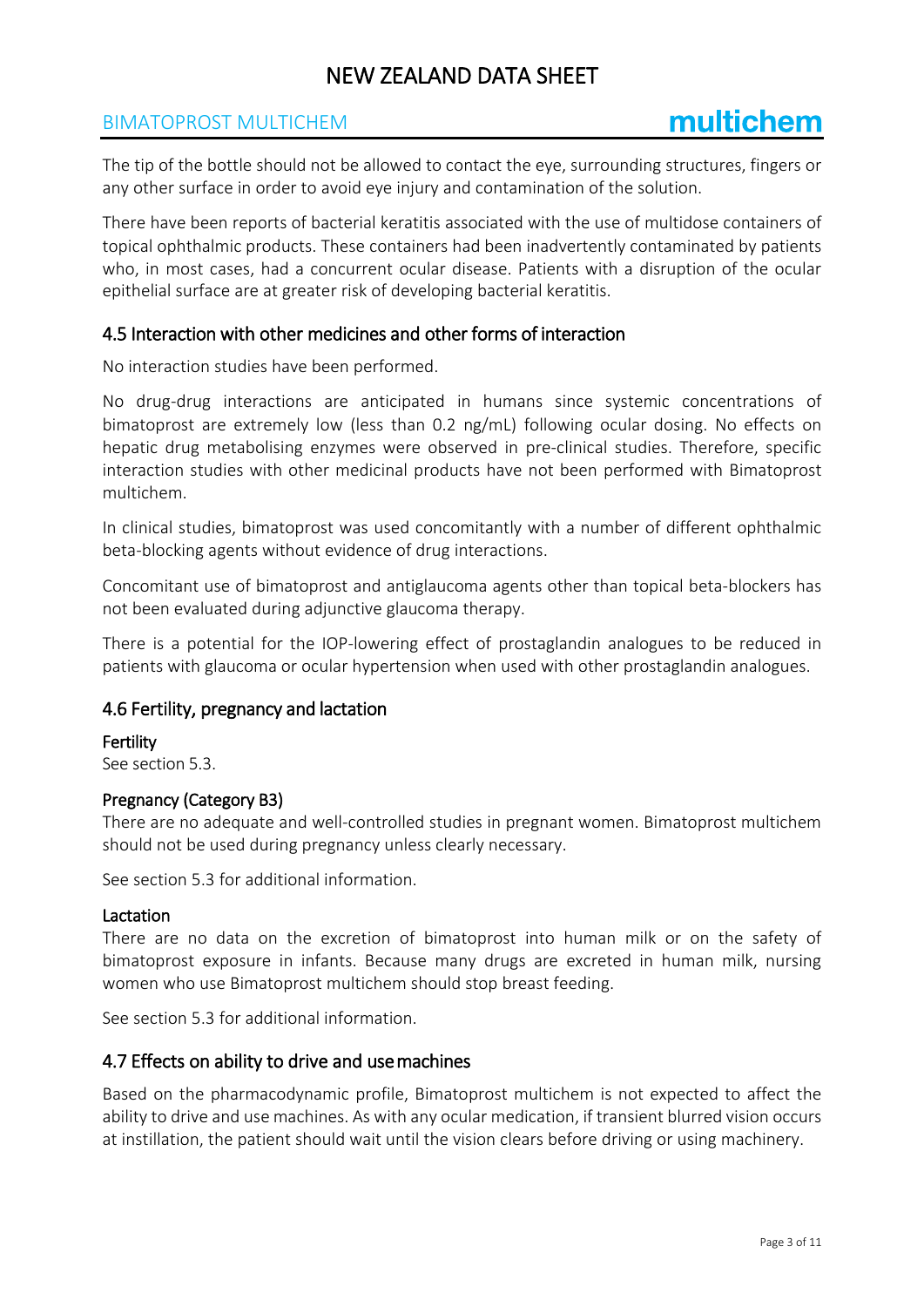### BIMATOPROST MULTICHEM

#### 4.8 Undesirable effects

In clinical studies, over 1,700 patients have been treated with bimatoprost.

In the two pivotal monotherapy trials (715 patients), the most frequently reported treatment related adverse events were: conjunctival hyperaemia in up to 42%, growth of eyelashes in up to 36% and ocular pruritus in up to 14% of patients. The incidence of conjunctival hyperaemia at baseline was 25.1% and 17.8% in patients allocated to treatment with bimatoprost once daily and timolol twice daily, respectively. At 6 months, the incidence of patients with a greater than mild increase in conjunctival hyperaemia was 6.2% and 0.4% in patients treated with bimatoprost once daily and timolol twice daily, respectively. Less than 7% of patients discontinued due to any adverse event.

The following undesirable effects definitely, probably or possibly related to treatment were reported during clinical trials with bimatoprost. Most were ocular, mild to moderate, and none were serious:

#### Eye disorders

*Very common (>10%):* conjunctival hyperaemia, growth of eyelashes, ocular pruritus, prostaglandin analogue periorbitopathy (PAP).

*Common (<10%):* allergic conjunctivitis, asthenopia, blepharitis, blepheral pigmentation, conjunctival oedema, corneal erosion, eye discharge, eyelash darkening, eyelid erythema, eyelid pruritus, eye pain, foreign body sensation, increased iris pigmentation, lacrimation increased, ocular burning, ocular dryness, ocular irritation, photophobia, pigmentation of periocular skin, superficial punctate keratitis, tearing, visual disturbance/blurred vision and worsening of visual acuity.

*Uncommon (<1%):* blepharospasm, eyelid oedema, eyelid retraction, iritis, retinal haemorrhage.

#### Nervous system disorders

*Common (<10%):* headache

*Uncommon (<1%):* depression, vertigo

Musculoskeletal and connective tissue disorders *Common (<10%):* asthenia

Respiratory, thoracic and mediastinal disorders *Uncommon (<1%):* infection (primarily colds and upper respiratory tract infections)

Skin and subcutaneous tissue disorders *Common (<10%):* Skin hyperpigmentation

*Uncommon (<1%):* Hirsutism

#### Description of selected adverse events

#### *Prostaglandin analogue periorbitopathy (PAP)*

Prostaglandin analogues including bimatoprost can induce periorbital lipodystrophic changes which can lead to deepening of the eyelid sulcus, ptosis, enophthalmos, eyelid retraction, involution of dermatochalasis and inferior scleral show. Changes are typically mild, can occur as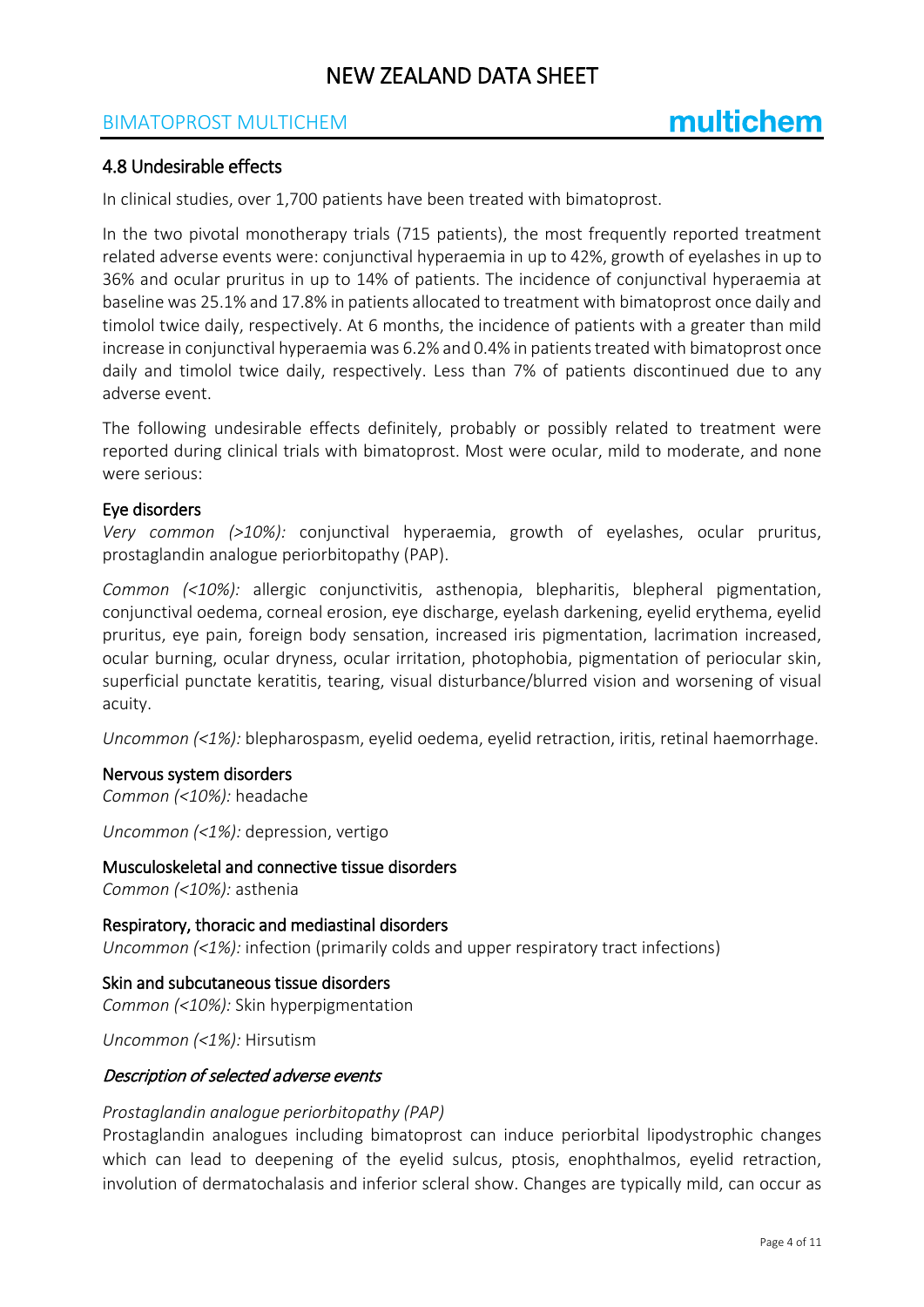### BIMATOPROST MULTICHEM

# multichem

early as one month after initiation of treatment with bimatoprost, and may cause impaired field of vision even in the absence of patient recognition. PAP is also associated with periocular skin hyperpigmentation or discoloration and hypertrichosis. All changes have been noted to be partially or fully reversible upon discontinuation or switch to alternative treatments.

#### *Iris hyperpigmentation*

Increased iris pigmentation is likely to be permanent. The pigmentation change is due to increased melanin content in the melanocytes rather than to an increase in the number of melanocytes. The long-term effects of increased iris pigmentation are not known. Iris colour changes seen with ophthalmic administration of bimatoprost may not be noticeable for several months to years. Typically, the brown pigmentation around the pupil spreads concentrically towards the periphery of the iris and the entire iris or parts become more brownish. Neither naevi nor freckles of the iris appear to be affected by the treatment. At 12 months, the incidence of iris hyperpigmentation with bimatoprost 0.1 mg/ml eye drops, solution was 0.5%. At 12 months, the incidence with bimatoprost 0.3 mg/ml eye drops, solution was 1.5% and did not increase following 3 years treatment.

#### Post-marketing experiences

In addition to what has been observed in clinical trials, the following adverse reactions have been identified during post-marketing use of bimatoprost. Because post-marketing reporting is voluntary and from a population of uncertain size, it is not possible to reliably estimate the frequency of these reactions:

#### Eye disorders

Erythema (periorbital), macular edema, ocular discomfort.

### Skin and subcutaneous tissue disorders

Hair growth abnormal, skin discoloration

#### Gastrointestinal disorders

Nausea

Nervous system disorders Dizziness

Immune system disorders Hypersensitivity reaction including signs and symptoms of eye allergy and allergic dermatitis

Vascular disorders

Hypertension

#### Respiratory, thoracic and mediastinal disorders

Asthma, exacerbation of asthma, dyspnea

#### Reporting of suspected adverse reactions

Reporting suspected adverse reactions after authorisation of the medicine is important. It allows continued monitoring of the benefit/risk balance of the medicine. Healthcare professionals are asked to report any suspected adverse reactions<https://nzphvc.otago.ac.nz/reporting/>

#### 4.9 Overdose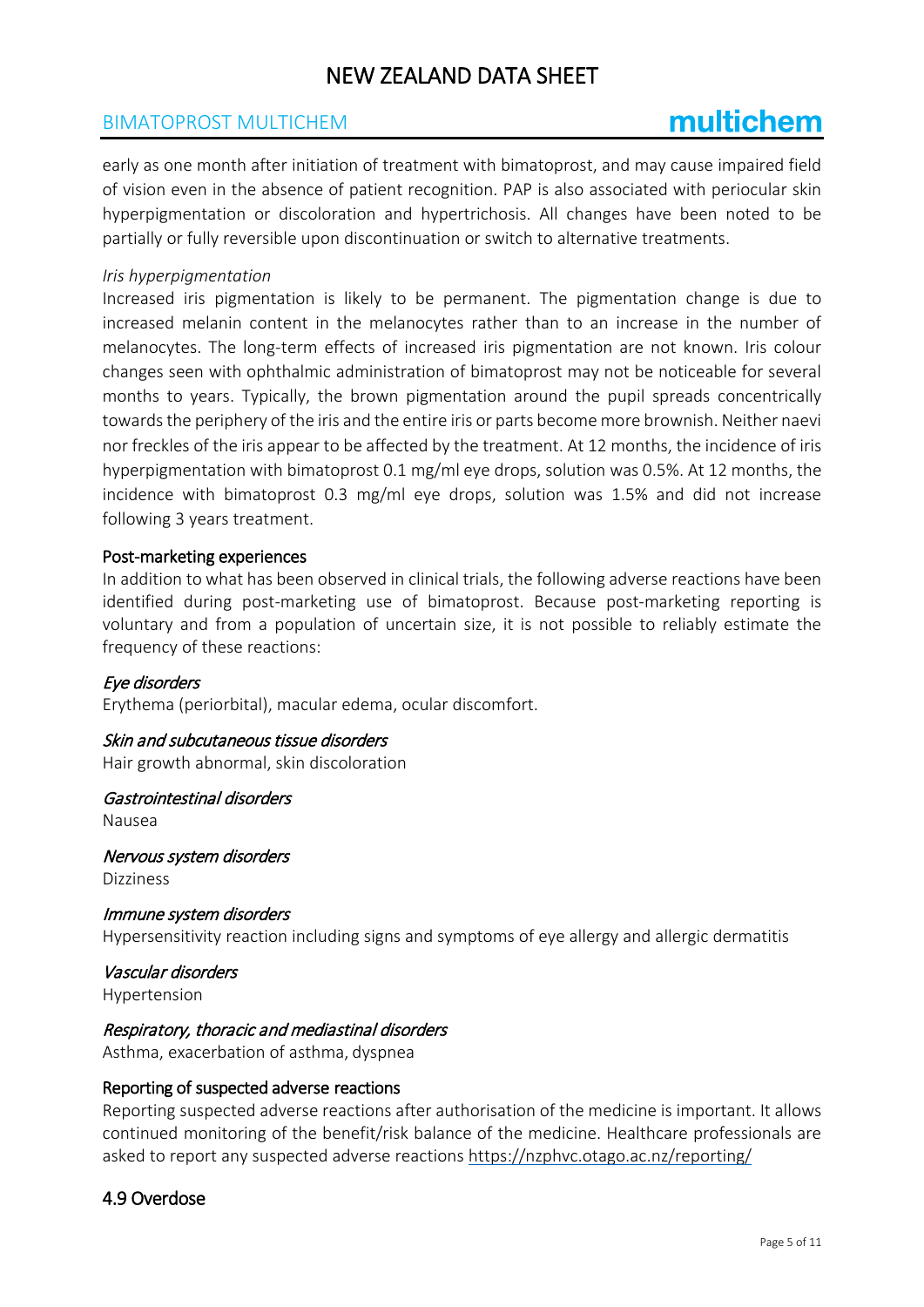### BIMATOPROST MULTICHEM

If overdosage occurs, treatment should be symptomatic and supportive.

Ophthalmic overdose: No case of overdose has been reported, and is unlikely to occur after ocular administration.

Systemic overdose resulting from accidental ingestion: If Bimatoprost multichem is accidentally ingested, the following information may be useful: in two-week oral rat and mouse studies, doses up to 250 mg/kg/day did not produce any toxicity. This dose expressed as mg/kg is over 400 times higher than the accidental dose of one bottle (3 mL) of Bimatoprost multichem in a 10 kg child.

For advice on the management of overdose please contact the National Poisons Centre on 0800 POISON (0800 764766).

## 5. PHARMACOLOGICAL PROPERTIES

#### 5.1 Pharmacodynamic properties

*Pharmacotherapeutic group*: Antiglaucoma preparations; prostaglandin analogues, ATC Code: S01EE03

#### Mechanism of action

Bimatoprost is a novel synthetic prostamide analogue with potent ocular hypotensive activity.It selectively mimics the effects of a newly discovered naturally occurring substance, prostamide. Prostamide is biosynthesised from anandamide by a pathway involving COX-2 but not COX-1, suggesting a new pathway that leads to the synthesis of endogenous lipid amides that lower intraocular pressure (IOP). Bimatoprost and prostamides differ from prostaglandins (PGs) in that prostamides are biosynthesized from a different precursor, anandamide; bimatoprost does not stimulate any previously described prostanoid receptor; it is not mitogenic; it does not contract the human uterus; and it is electrochemically neutral.

Bimatoprost reduces intraocular pressure in man by increasing aqueous humor outflow through the trabecular meshwork and enhancing uveoscleral outflow. Reduction of the intraocular pressure starts approximately 4 hours after the first administration and maximum effect is reached within approximately 8 to 12 hours. The duration of effect is maintained for at least 24 hours.

Clinical studies have shown mean intraocular pressure decreases of up to 9 mmHg.

#### Clinical efficacy and safety

Elevated IOP presents a major risk factor in the pathogenesis of glaucomatous visual field loss. The higher the level of intraocular pressure, the greater the likelihood of optic nerve damage and glaucomatous visual field loss. Bimatoprost has the action of lowering intraocular pressure with no clinically relevant effects on heart rate and blood pressure observed in clinical trials.

#### **Monotherapy**

The efficacy of bimatoprost eye drops was demonstrated in two multi-centre studies comparative with timolol 0.5% after 6 months treatment in subjects with chronic glaucoma or ocular hypertension. In each, both once daily and twice daily bimatoprost was compared to twice daily timolol 0.5%. A total of 1198 patients were enrolled in the two studies with 474 receiving bimatoprost once daily, 483 receiving bimatoprost twice daily and 241 receiving timolol.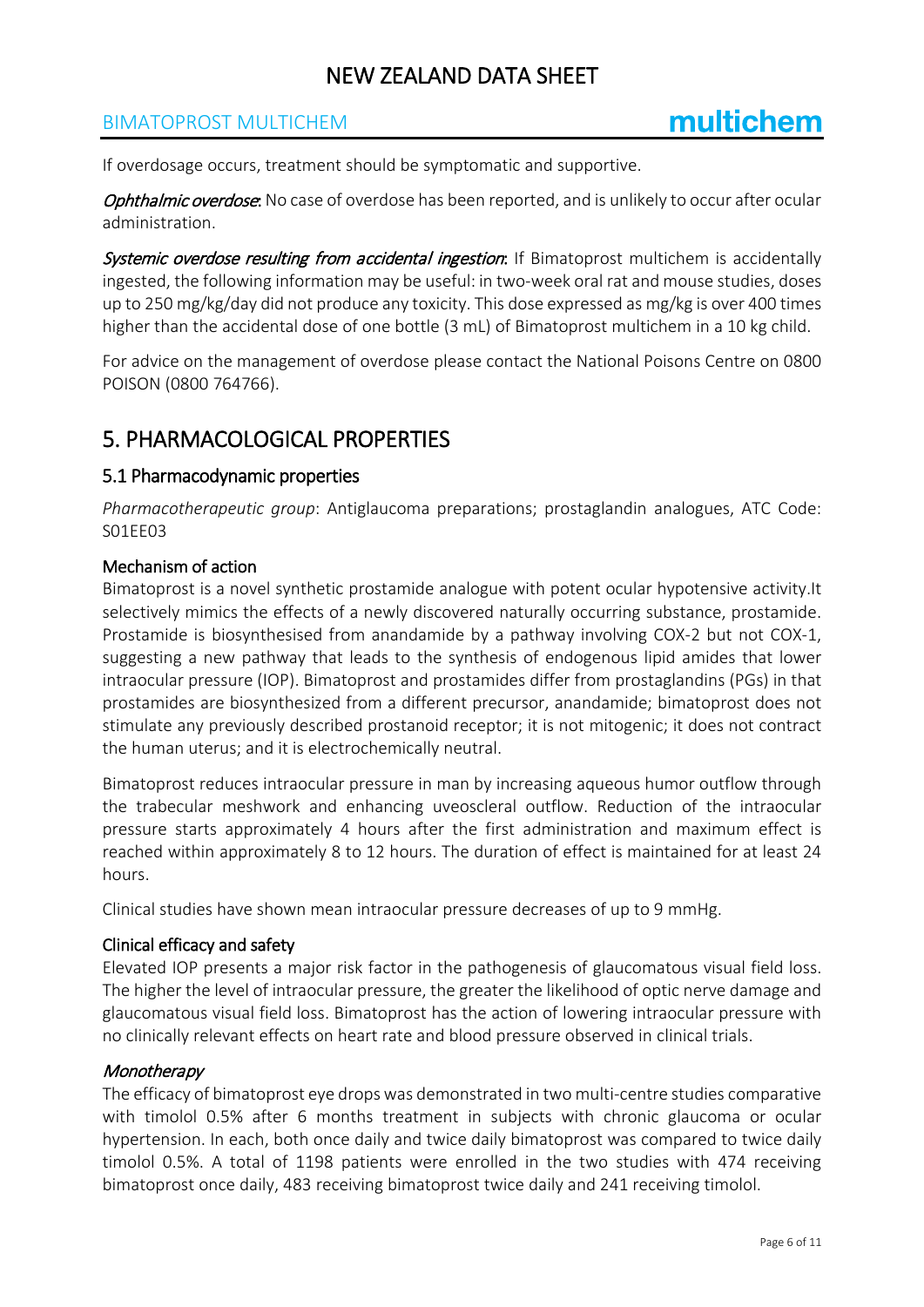### BIMATOPROST MULTICHEM

# multichem

Pooled efficacy data from the two clinical studies demonstrates that in the intent-to-treat population bimatoprost 0.03% ophthalmic solution, administered both once and twice daily as a monotherapy agent is superior to timolol 0.5% twice daily over a six month period at hours 0, 2 and 8 ( $p \le 0.05$ ). At the primary endpoint (hour 0 at month 6) mean decrease from baseline IOP in patients treated with bimatoprost once daily was –8.28 mmHg and was superior to that in patients treated with timolol (-6.44 mmHg, p < 0.001). At the primary endpoint (hour 0 at month 6) the mean decrease from baseline IOP in patients treated with bimatoprost once daily was - 8.28 mmHg and was superior to that in patients treated with bimatoprost twice daily (-7.15 mmHg, p < 0.001). Therefore, twice daily dosing did not show any increased efficacy compared to once daily dosing. Mean IOP changes from baseline for bimatoprost once daily range from 7.01 mmHg to 8.75 mmHg from hours 0 to 8 over the six month period of evaluation. The similar range for timolol was 4.38 mmHg to 6.44 mmHg. Overall, bimatoprost once daily produced a reduction in IOP of 33%. Timolol twice daily produced a reduction of 23%.

In addition to mean change from baseline, a frequency analysis of the IOP recorded at hour 0 at each visit was performed. Consistently 50% of patients achieved an IOP of 17 mmHg or less (a commonly agreed 'target IOP') with bimatoprost once daily over the time period studied, compared to approximately 30% in the timolol group. In addition, those whose IOP was recorded as over 22 mmHg were consistently less than 10% in the bimatoprost group compared to approximately 20% in the timolol group. These results provide positive clinical interpretation to the statistical superiority of the once daily regimen over timolol seen at all visits at hours 0, 2 and 8.

#### Adjunctive therapy

The ability of bimatoprost 0.03% eye drops to lower IOP when used as adjunctive therapy to topical beta- blocker monotherapy has been evaluated in two large scale multi-centre, randomised 3 month studies, involving 722 patients of which 489 received bimatoprost. The numbers and proportions of the different topical beta-blocking agents used in the studies were representative of clinical practice. For the bimatoprost once daily/beta-blocker regimen hour 0, mean decreases from baseline were consistent over the three month period studied. The values ranged from 6.97 to 7.74 mmHg.

In the first study, bimatoprost 0.03% once or twice daily as an adjunct to beta-blocker therapy was compared with latanoprost 0.005% ophthalmic solution once daily, as an adjunct to betablocker therapy. At month 3, the mean decreases in IOP from baseline at hours 0, 2 and 8 in patients treated with bimatoprost once daily/beta-blocker in the intent to treat population ranged from 6.03 to 7.95 mmHg. These were non- inferior to the decreases seen in the latanoprost/ beta-blocker group (5.89 to 7.35 mmHg) at all time points. At the primary endpoint (hour 0 at month 3) mean decrease from baseline IOP in patients treated with bimatoprost once daily/beta-blocker was –7.95 mmHg and was non-inferior to that in patients treated with latanoprost/beta-blocker (-7.35 mmHg). At the primary endpoint (hour 0 at month 3) mean decrease from baseline IOP in patients treated with bimatoprost twice daily/betablocker was – 7.26 mmHg and was non- inferior to that in patients treated with latanoprost/beta-blocker (-7.35 mmHg). Mean changes from baseline hour 0 IOP across all follow-up visits ranged from –7.23 to –7.95 mmHg with bimatoprost once daily/beta- blocker, and from –6.91 to –7.53 mmHg with latanoprost/beta-blocker. The decrease in IOP from baseline hour 0 was statistically significant within each treatment group at each follow-up visit (p < 0.001).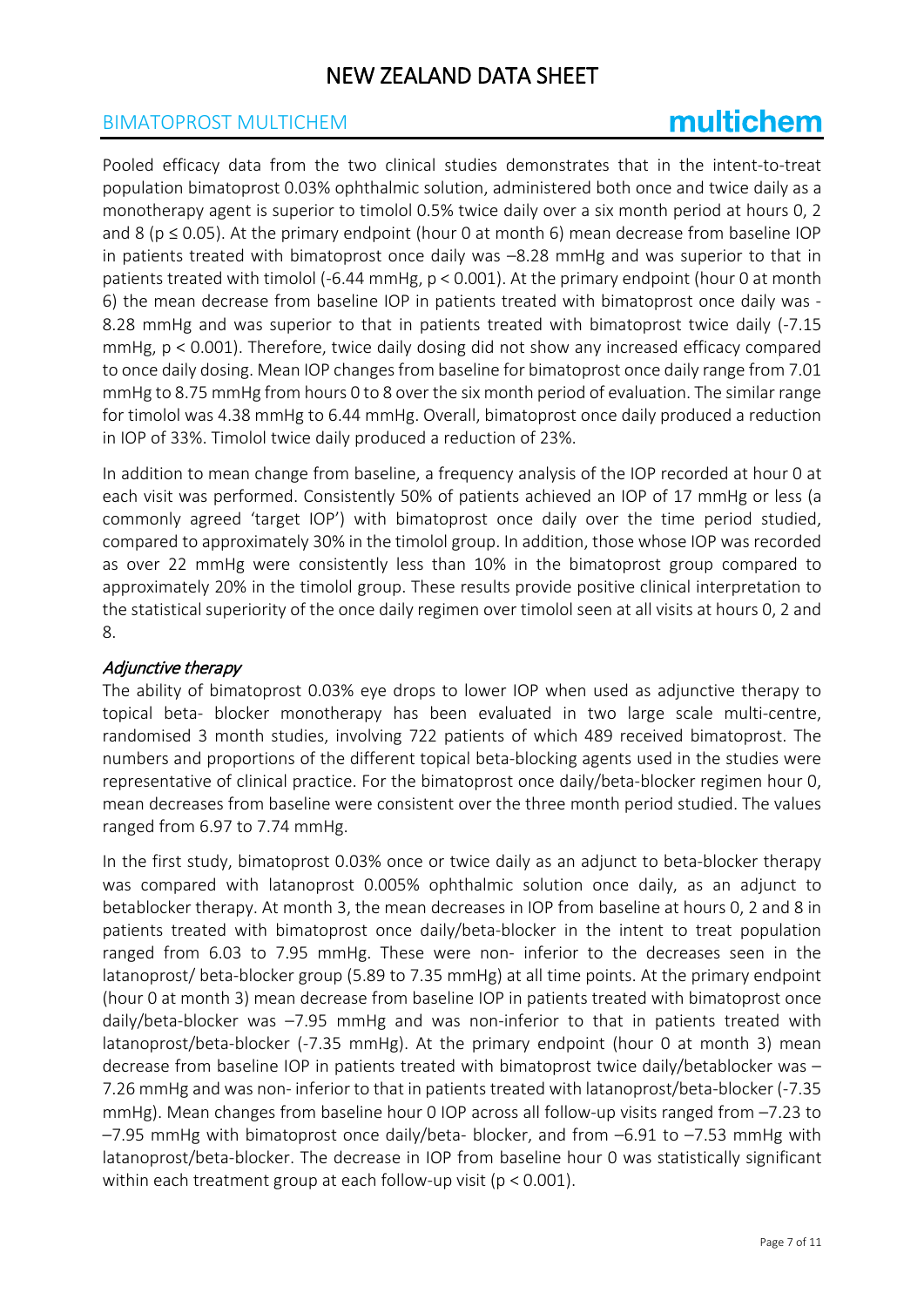### BIMATOPROST MULTICHEM

# multichem

In the second study, bimatoprost 0.03% once or twice daily as an adjunct to beta-blocker therapy was compared with vehicle twice daily, as an adjunct to beta-blocker therapy. At month 3, the mean decreases in IOP from baseline at hours, 0, 2 and 8 in patients treated with bimatoprost once daily/beta-blocker in the intent to treat population ranged from 6.39 to 7.38 mmHg. These were superior to the decreases seen in the vehicle/beta-blocker group (2.62 to 3.59 mmHg) at all time points (p< 0.001). At the primary endpoint (hour 0 at month 3) mean decrease from baseline IOP in patients treated with bimatoprost once daily/beta- blocker was –7.38 mmHg and was superior to that in patients treated with vehicle/beta-blocker (-3.59 mmHg, p < 0.001). At the primary endpoint (hour 0 at month 3) mean decrease from baseline IOP in patients treated with bimatoprost twice daily/beta-blocker was –6.34 mmHg and was superior to that in patients treated with vehicle/beta-blocker (-3.59 mmHg, p < 0.001). Mean decreases from baseline hour 0 IOP across all follow-up visits ranged from 6.53 to 7.38 mmHg with bimatoprost once daily/betablocker, and from 2.04 to 3.59 mmHg with vehicle/beta-blocker. Mean decreases from baseline IOP at hours 0, 2 and 8 were superior to those seen in the vehicle/beta-blocker group at each time point at each follow-up visit (p < 0.001 in the bimatoprost once daily/beta-blocker group; p ≤ 0.003 in the bimatoprost twice daily/beta-blocker group).

In a pooled analysis of both studies, at the primary endpoint (hour 0 at month 3) the mean decrease from baseline IOP in patients treated with bimatoprost once daily/beta-blocker was – 7.74 mmHg and was superior to that in patients treated with bimatoprost twice daily/betablocker  $(-6.89 \text{ mmHg}, p = 0.017)$ .

#### 5.2 Pharmacokinetic properties

#### Absorption

Bimatoprost penetrates the human cornea and sclera *in vitro*.

After once daily ocular administration of one drop of 0.03% bimatoprost to both eyes of 15 healthy subjects for two weeks, blood concentrations peaked within 10 minutes after dosing and declined to below the lower limit of detection (0.025 ng/mL) within 1.5 hours after dosing. Mean bimatoprost Cmax values were similar on days 7 and 14 at 0.0721 and 0.0822 ng/mL respectively. The mean AUC0-24hr values were also similar on days 7 and 14 at 0.0742 and 0.096ng.hr/mL respectively, indicating that a steady systemic exposure to bimatoprost was reached during the first week of ocular dosing. The systemic exposure of bimatoprost is very low with no accumulation over time.

#### Distribution

Bimatoprost is moderately distributed into body tissues with a steady state systemic volume of distribution in humans of 0.67 L/kg. In human blood, bimatoprost resides mainly in the plasma. The plasma protein binding of bimatoprost is approximately 90%.

Data from *in vitro* studies showed that the overall extent of melanin binding was not dependent on concentration and the binding was reversible.

#### Metabolism

Bimatoprost is the major circulating species in the blood once it reaches the systemic circulation following ocular dosing in humans. Bimatoprost then undergoes oxidation, N-deethylation and glucuronidation to form a diverse variety of metabolites.

#### Excretion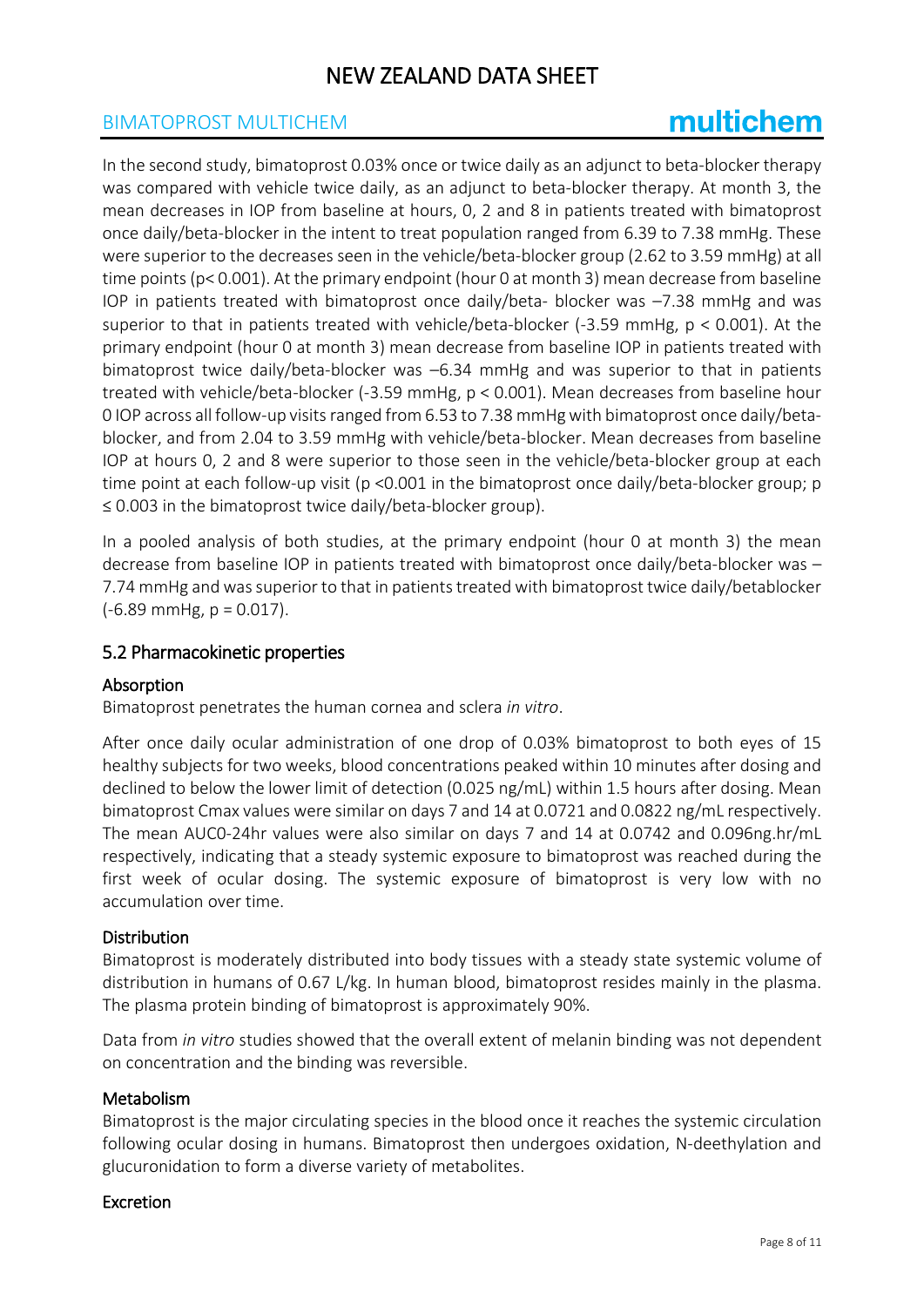### BIMATOPROST MULTICHEM

# multichem

Bimatoprost is eliminated primarily by renal excretion. Up to 67% of an intravenous dose of radiolabelled bimatoprost administered to healthy volunteers was excreted in the urine, 25% of the dose was excreted via the faeces. The elimination half-life, determined after intravenous administration, was approximately 45 minutes, the total blood clearance of unchanged bimatoprost was 1.5 L/hr/kg.

After twice daily dosing, the mean AUC0-24hr value of 0.0634 ng.hr/mL for bimatoprost in the elderly (subjects 65 years or older) was statistically significantly higher than that of 0.0218 ng.hr/mL in young healthy adults, suggesting the existence of an age effect. However, this finding is not clinically relevant as systemic exposure for elderly and young subjects remained very low from ocular dosing. There was no accumulation of bimatoprost in the blood over time and the safety profile was similar in elderly and young patients.

#### 5.3 Preclinical safety data

Ocular administration of bimatoprost in monkeys at concentrations of 0.03% or 0.1% once or twice daily for 1 year caused an increase in iris pigmentation and reversible dose-related periocular effects characterised by a prominent upper and/or lower sulcus and widening of the palpebral fissure. No associated increase in melanocyte number was observed with the pigmentation. It appears that the mechanism of increased iris pigmentation is due to increased stimulation of melanin production in melanocytes and not to an increase in melanocyte number.

Periocular effects were also observed in an intravenous toxicity study at systemic exposures at least 235- fold higher than that observed in humans after ocular administration. No functional or microscopic changes related to the periocular effects were observed. The mechanism of action for the observed periocular changes is unknown.

#### **Carcinogenicity**

The carcinogenic potential of orally administered (gavage) bimatoprost was evaluated in mice given 0.3, 1.0 or 2.0 mg/kg/day and in rats given 0.1, 0.3 or 1.0 mg/kg/day for 104 weeks. There was no evidence of tumorigenic potential at any of the administered dosages in either species. In the rat carcinogenicity study, a dose-related increase in vacuolated corpora lutea was observed. The ovarian effects in rats is believed to be species specific.

#### **Mutagenicity**

Bimatoprost was not mutagenic or clastogenic in a bacterial mutation assay, in a mouse lymphoma test *in vitro* or in a mouse micronucleus test.

#### Impairment of fertility

Bimatoprost did not affect fertility in male or female rats at oral doses up to 0.6 mg/kg/day (approximately 103 times the intended human exposure).

#### Pregnancy category B3

In embryofoetal development studies in pregnant mice and rats, abortion but no developmental effects were observed at doses that were at least 33 or 97 times higher, respectively, than the intended human exposure. In peri/postnatal studies in rats, reduced gestation time, foetal death and decreased pup body weights were observed in dams given ≥ 0.3 mg/kg/day (a rodent-specific pharmacological effect; systemic exposure estimated to be at least 41 times the intended human exposure). This maternal toxicity likely resulted in decreased mating performance and gestational body weight gain in the offspring, but neurobehavioural functions were not affected.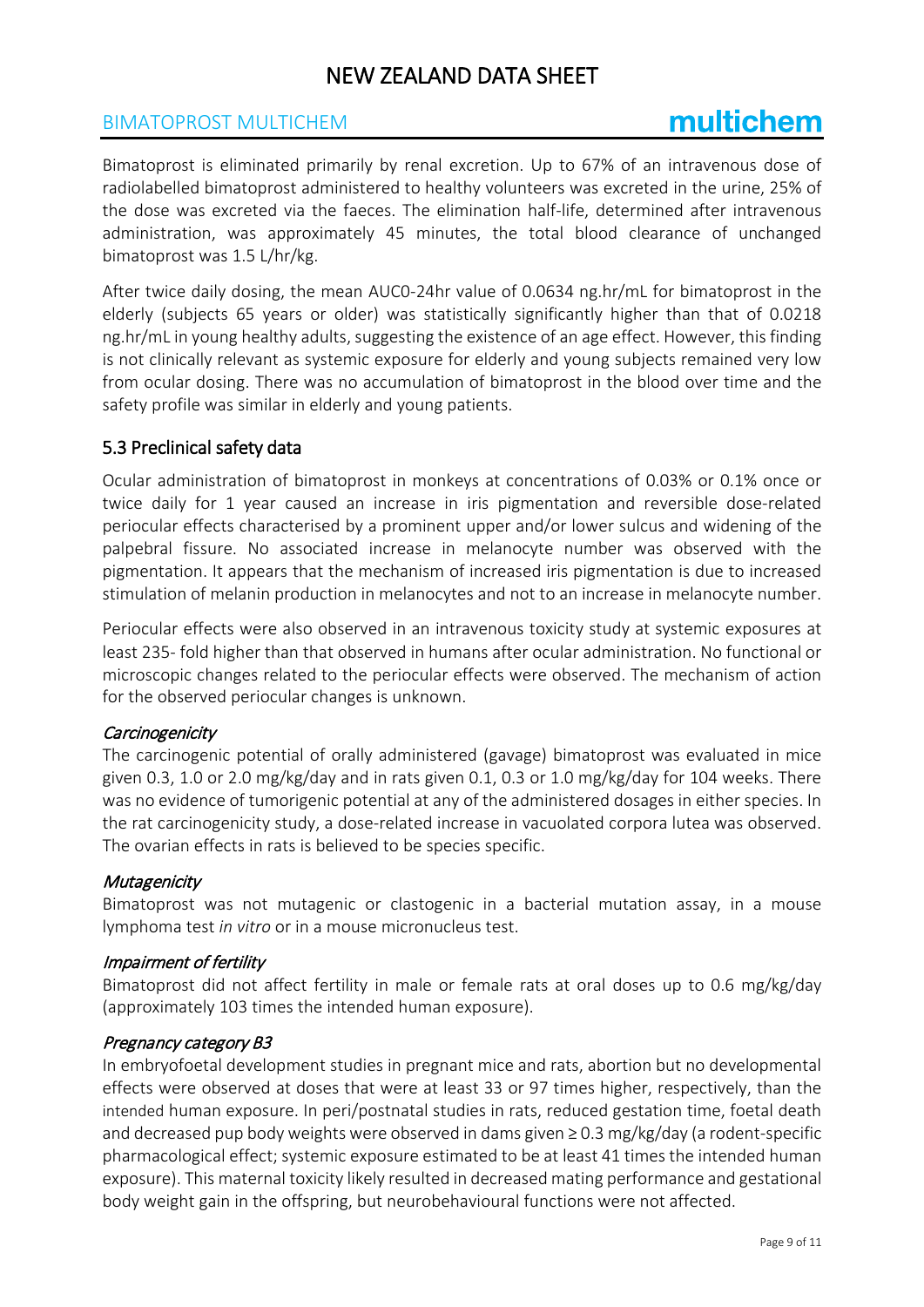### BIMATOPROST MULTICHEM

# multichem

#### Use in lactation

Bimatoprost was excreted in rat milk following PO administration. Increased pup mortality and depressed pup growth occurred when dams were treated PO with bimatoprost from gestation day 7 to lactation day 20 at  $\geq$  0.3 mg/kg/day, corresponding to exposures approximately 41 times the expected human exposure.

## 6. PHARMACEUTICAL PARTICULARS

#### 6.1 List of excipients

- benzalkonium chloride (preservative)
- sodium phosphate dibasic
- citric acid monohydrate
- sodium chloride
- water -purified
- Hydrochloric acid and/or sodium hydroxide may be added to adjust pH.

#### 6.2 Incompatibilities

Not applicable.

#### 6.3 Shelf life

Shelf life: 2 years

Discard contents 4 weeks after opening the bottle.

#### 6.4 Special precautions for storage

To avoid contamination of the solution, keep container tightly closed. Do not touch dropper tip to any surface. Contents are sterile if seal is intact.

Storage: Store below 25°C

#### 6.5 Nature and contents of container

Bimatoprost multichem 0.3mg/mL eye drops are supplied in plastic dropper bottles with a plastic screw cap. Each bottle has a fill volume of 3mL.

#### 6.6 Special precautions for disposal

Not applicable.

## 7. MEDICINE SCHEDULE

Prescription Medicine

## 8. SPONSOR

Multichem NZ Limited Private Bag 93527